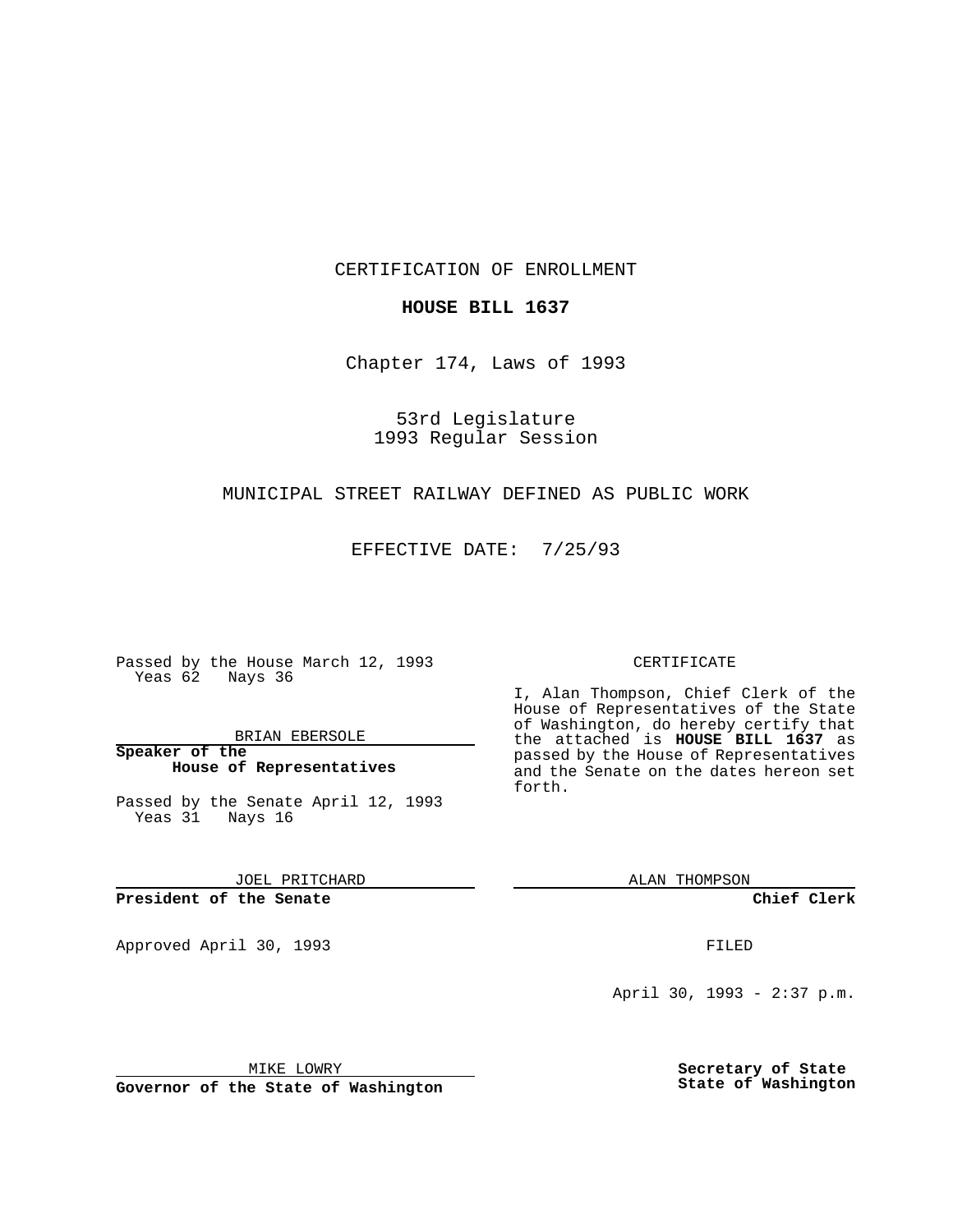## **HOUSE BILL 1637** \_\_\_\_\_\_\_\_\_\_\_\_\_\_\_\_\_\_\_\_\_\_\_\_\_\_\_\_\_\_\_\_\_\_\_\_\_\_\_\_\_\_\_\_\_\_\_

\_\_\_\_\_\_\_\_\_\_\_\_\_\_\_\_\_\_\_\_\_\_\_\_\_\_\_\_\_\_\_\_\_\_\_\_\_\_\_\_\_\_\_\_\_\_\_

Passed Legislature - 1993 Regular Session

# **State of Washington 53rd Legislature 1993 Regular Session By** Representatives Conway, Heavey, King, G. Cole, Basich, Kessler, G. Fisher, Karahalios, Jacobsen, Ogden and Veloria

Read first time 02/03/93. Referred to Committee on Commerce & Labor.

 AN ACT Relating to the definition of public work; and amending RCW 39.04.010.

BE IT ENACTED BY THE LEGISLATURE OF THE STATE OF WASHINGTON:

 **Sec. 1.** RCW 39.04.010 and 1989 c 363 s 5 are each amended to read as follows:

 The term state shall include the state of Washington and all departments, supervisors, commissioners and agencies thereof.

 The term municipality shall include every city, county, town, district or other public agency thereof which is authorized by law to require the execution of public work, except drainage districts, diking districts, diking and drainage improvement districts, drainage improvement districts, diking improvement districts, consolidated diking and drainage improvement districts, consolidated drainage improvement districts, consolidated diking improvement districts, irrigation districts or any such other districts as shall from time to time be authorized by law for the reclamation or development of waste or undeveloped lands.

 The term public work shall include all work, construction, alteration, repair, or improvement other than ordinary maintenance,